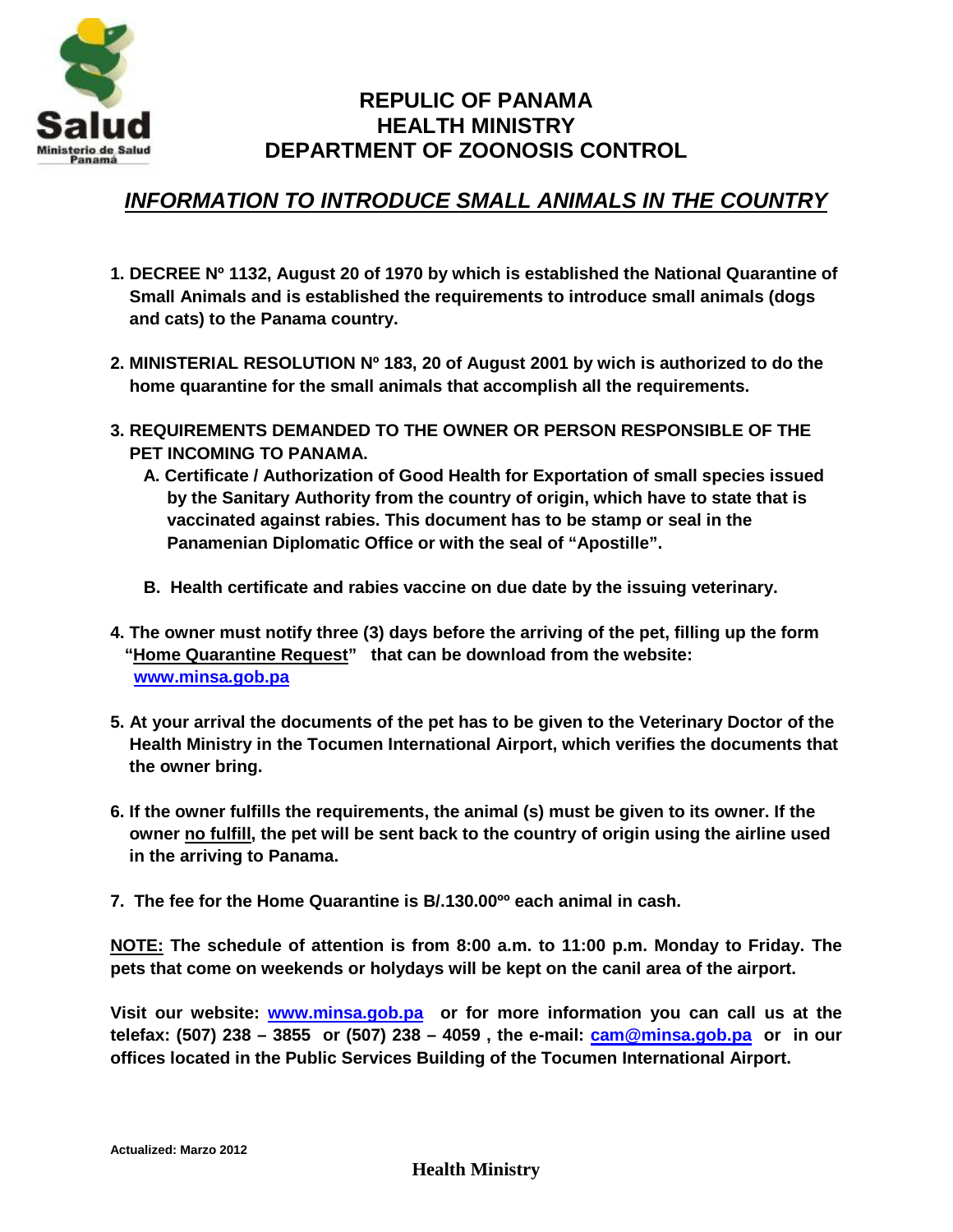

### **Tocumen International Airport Home Quarantine Request**

| <b>To: Department of Zoonosis Control</b>                                                                                                                                                                                                                                                                                                                                                                          |                 |                                                                                                                                                                                                                                                                                                |     |     |                                                                                                              |
|--------------------------------------------------------------------------------------------------------------------------------------------------------------------------------------------------------------------------------------------------------------------------------------------------------------------------------------------------------------------------------------------------------------------|-----------------|------------------------------------------------------------------------------------------------------------------------------------------------------------------------------------------------------------------------------------------------------------------------------------------------|-----|-----|--------------------------------------------------------------------------------------------------------------|
|                                                                                                                                                                                                                                                                                                                                                                                                                    |                 |                                                                                                                                                                                                                                                                                                |     |     |                                                                                                              |
|                                                                                                                                                                                                                                                                                                                                                                                                                    |                 |                                                                                                                                                                                                                                                                                                |     |     |                                                                                                              |
|                                                                                                                                                                                                                                                                                                                                                                                                                    |                 |                                                                                                                                                                                                                                                                                                |     |     |                                                                                                              |
|                                                                                                                                                                                                                                                                                                                                                                                                                    |                 |                                                                                                                                                                                                                                                                                                |     |     |                                                                                                              |
| I elevate formal request for the Home Quarantine of the pet(s) above describe:                                                                                                                                                                                                                                                                                                                                     |                 |                                                                                                                                                                                                                                                                                                |     |     |                                                                                                              |
| Animal<br>(dog, cat)                                                                                                                                                                                                                                                                                                                                                                                               | <b>Breed</b>    | <b>Name</b>                                                                                                                                                                                                                                                                                    | Age | Sex | <b>Country of</b><br>Origin                                                                                  |
|                                                                                                                                                                                                                                                                                                                                                                                                                    |                 |                                                                                                                                                                                                                                                                                                |     |     |                                                                                                              |
|                                                                                                                                                                                                                                                                                                                                                                                                                    |                 |                                                                                                                                                                                                                                                                                                |     |     |                                                                                                              |
| In a schedule of $\frac{1}{\sqrt{1-\frac{1}{\sqrt{1-\frac{1}{\sqrt{1-\frac{1}{\sqrt{1-\frac{1}{\sqrt{1-\frac{1}{\sqrt{1-\frac{1}{\sqrt{1-\frac{1}{\sqrt{1-\frac{1}{\sqrt{1-\frac{1}{\sqrt{1-\frac{1}{\sqrt{1-\frac{1}{\sqrt{1-\frac{1}{\sqrt{1-\frac{1}{\sqrt{1-\frac{1}{\sqrt{1-\frac{1}{\sqrt{1-\frac{1}{\sqrt{1-\frac{1}{\sqrt{1-\frac{1}{\sqrt{1-\frac{1}{\sqrt{1-\frac{1}{\sqrt{1-\frac{1}{\sqrt{1-\frac{1}{$ |                 |                                                                                                                                                                                                                                                                                                |     |     |                                                                                                              |
| with an<br>$\mathbf{X}$                                                                                                                                                                                                                                                                                                                                                                                            | if you fulfill. | Animal Good Health Certificate / Authorization of Exportation for small animals issued by the<br>Sanitary Authority from the country of origin, in which stated the rabies shot. This has to<br>be stamp or seal by the Panamenian Consulate or with the "Apostille" in the country of origin. |     |     | It is understood that I should fulfilled the following requirements and documents. Mark in the box           |
|                                                                                                                                                                                                                                                                                                                                                                                                                    |                 | Health Certificate and rabies vaccine issued by the veterinary.                                                                                                                                                                                                                                |     |     |                                                                                                              |
| Ministry.                                                                                                                                                                                                                                                                                                                                                                                                          |                 | Pay the fee of \$130.00 each animal in cash, in concern for the home quarantine of the Health                                                                                                                                                                                                  |     |     |                                                                                                              |
|                                                                                                                                                                                                                                                                                                                                                                                                                    |                 |                                                                                                                                                                                                                                                                                                |     |     | If you no fulfil the requirements, the animal will be send back by the Airline used in the arrival to        |
| the country.                                                                                                                                                                                                                                                                                                                                                                                                       |                 |                                                                                                                                                                                                                                                                                                |     |     |                                                                                                              |
| 238 – 4059 or give it personally at the office of the Health Ministry, in the Public Services Building of<br>Tocumen International Airport.                                                                                                                                                                                                                                                                        |                 |                                                                                                                                                                                                                                                                                                |     |     | Please fill this form and send it back to: <b>cam@minsa.gob.pa</b> or the telefax: (507) 238 – 3855 or (507) |
| NOTE: The schedule for attention is from 8:00 a.m. to 11:00 p.m. Monday to Friday. The pets that come on                                                                                                                                                                                                                                                                                                           |                 | weekends or holldays will be kept on the canil area of the airport.                                                                                                                                                                                                                            |     |     |                                                                                                              |

\_\_\_\_\_\_\_\_\_\_\_\_\_\_\_\_\_\_\_\_\_\_\_\_\_\_\_\_\_ signature of the owner or responsible person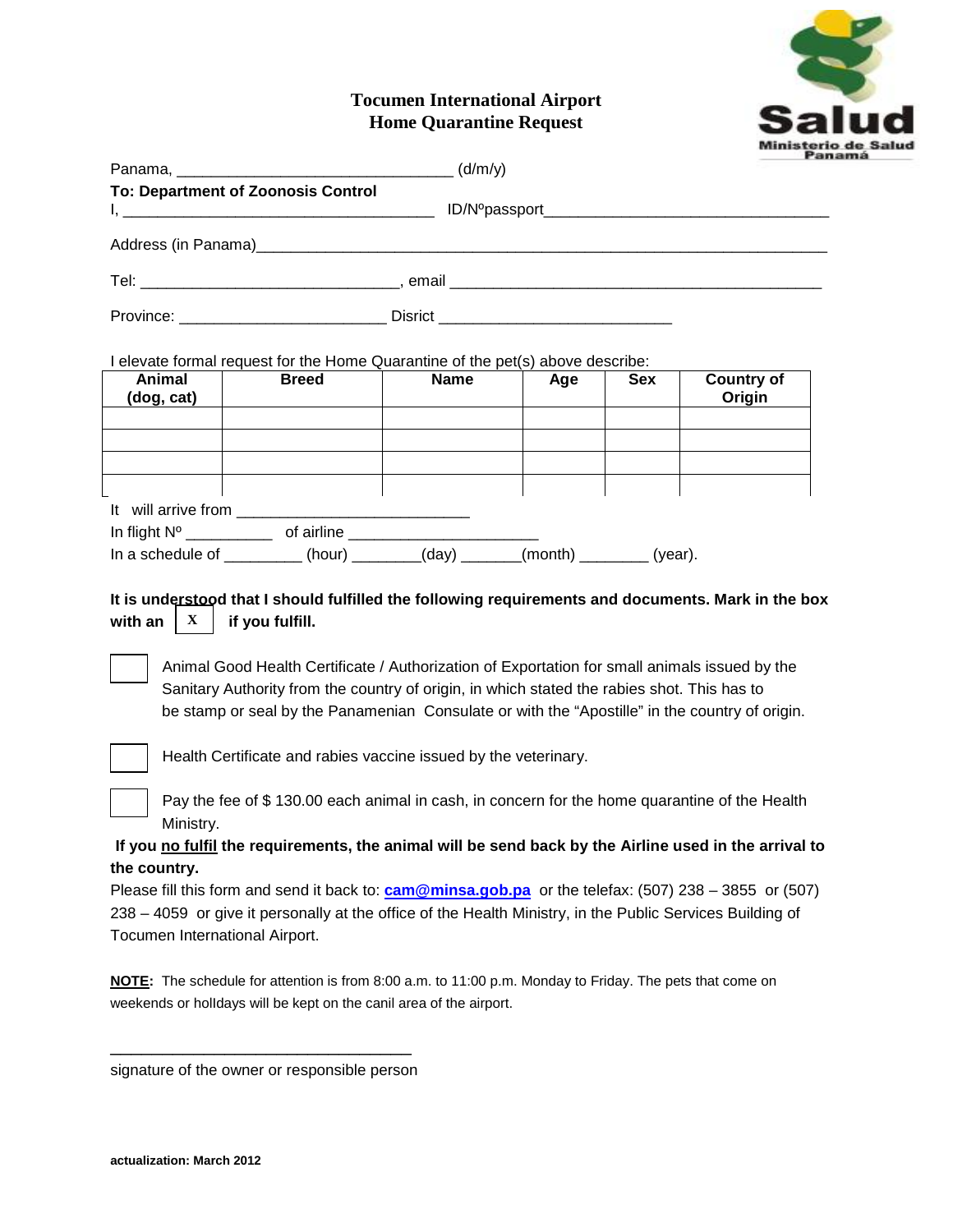

# **HEALTH MINISTRY DEPARTMENT OF ZOONOSIS CONTROL SMALL ANIMAL QUARANTINE TOCUMEN INTERNATIONAL AIRPORT**

HOME COMPROMISE QUARANTINE

- Keep your pet indoor or within the residence area for forty days (40).
- Avoid that your pet (s) get in contact with native exotic species or domestic dogs and cats within the 40 days.
- Get a reference of a veterinary doctor to keep maintenance of immunization, nutrition and preventive control of diseases for your pet.
- Keep the species at home in a hygienic area, cleaning of the devices and surrounding area.
- Keep social responsibility to maintain good and balanced feeding, fresh water and all the necessary care to your pet (s).
- The veterinary doctor from the Small Animal Quarantine will keep a contact of the animal(s) according to their epidemiologic risk.
- If you see any change of behavior or conduct, please contact the Health Ministry - Department of Zoonosis Control at the telefax (507) 238 -3855 or (507) 238 - 4059, or the e-mail: cam@minsa.gob.pa

The owner compromise to accomplish rigorously the above described to avoid the transmission of infectious – contagious diseases of Public Health importance.